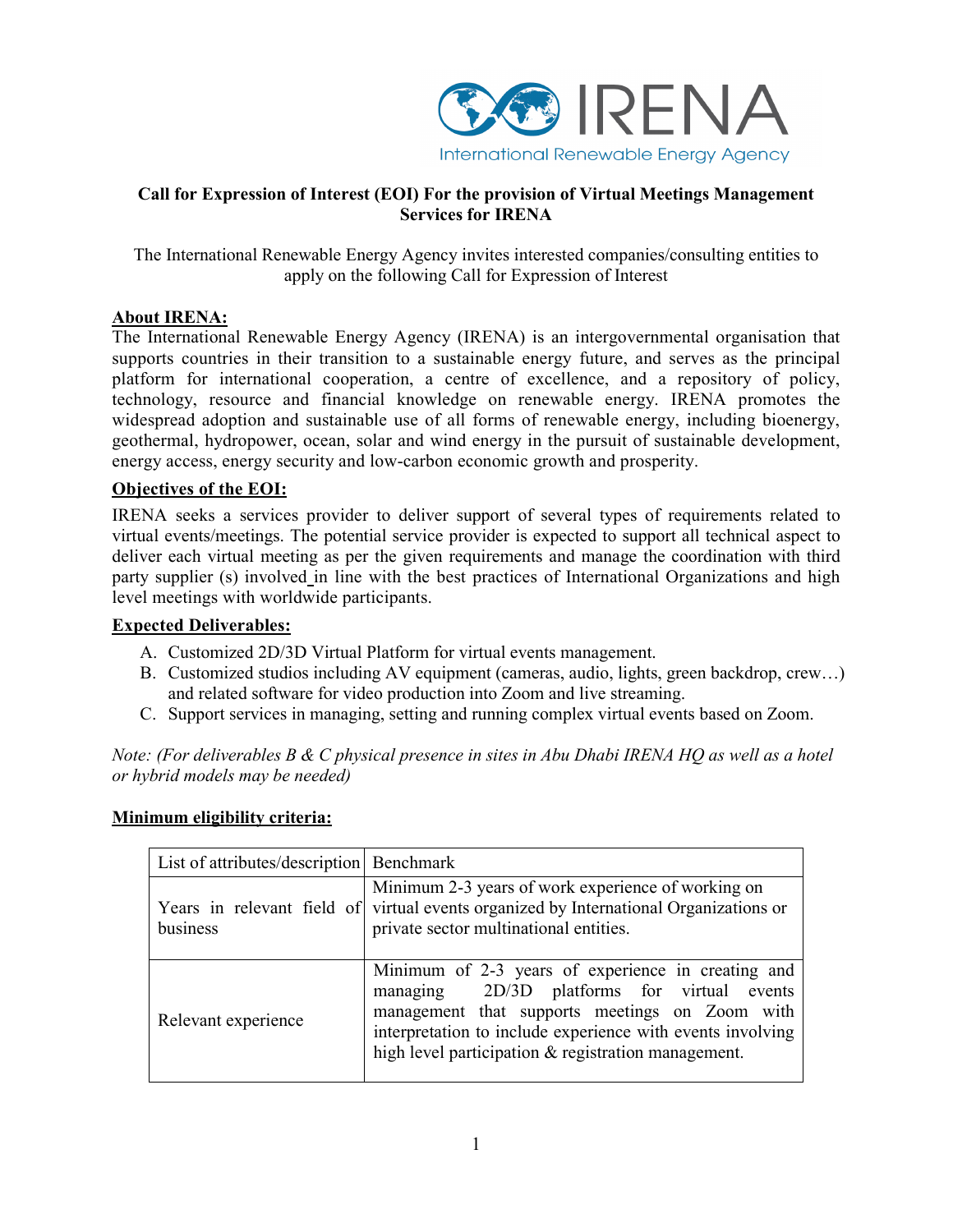

|                                     | International Renewable Energy Agency                                                                         |
|-------------------------------------|---------------------------------------------------------------------------------------------------------------|
|                                     | Knowledge in big events participation as follows:                                                             |
| Estimated number of<br>participants | Including interpretation of six languages. For a Council<br>meeting 300-400 virtual participants. (worldwide) |
|                                     | Including interpretation of six languages. For the<br>assembly 900-1000 participants (worldwide)              |
| Location of the Service<br>provider | Worldwide – with local presence in $UAE$ – subcontract<br>video production or registration and others         |
| <b>Financial Status</b>             | Annual turnover of not less than USD 250,000                                                                  |

# **Submission details**

- **What** to submit: Only **the APPLICATION FORM** below including information about previous similar projects, certificate of registration, proof of financial capacity documents etc. The submission should not exceed 10 pages. Interested Companies must provide information indicating that they are qualified to perform the services.

- **How** to submit by email to [procurement@irena.org](mailto:procurement@irena.org)

- **When** to submit: **2 March 2021 by 14.00 hrs. Abu Dhabi time.**

Any EOI received after the above deadline will not be considered.

This EOI does not entail any commitment on the part of IRENA, either financial or otherwise. IRENA reserve the right to accept or reject any or all EOI without incurring any obligation to inform the affected applicant/s of the grounds.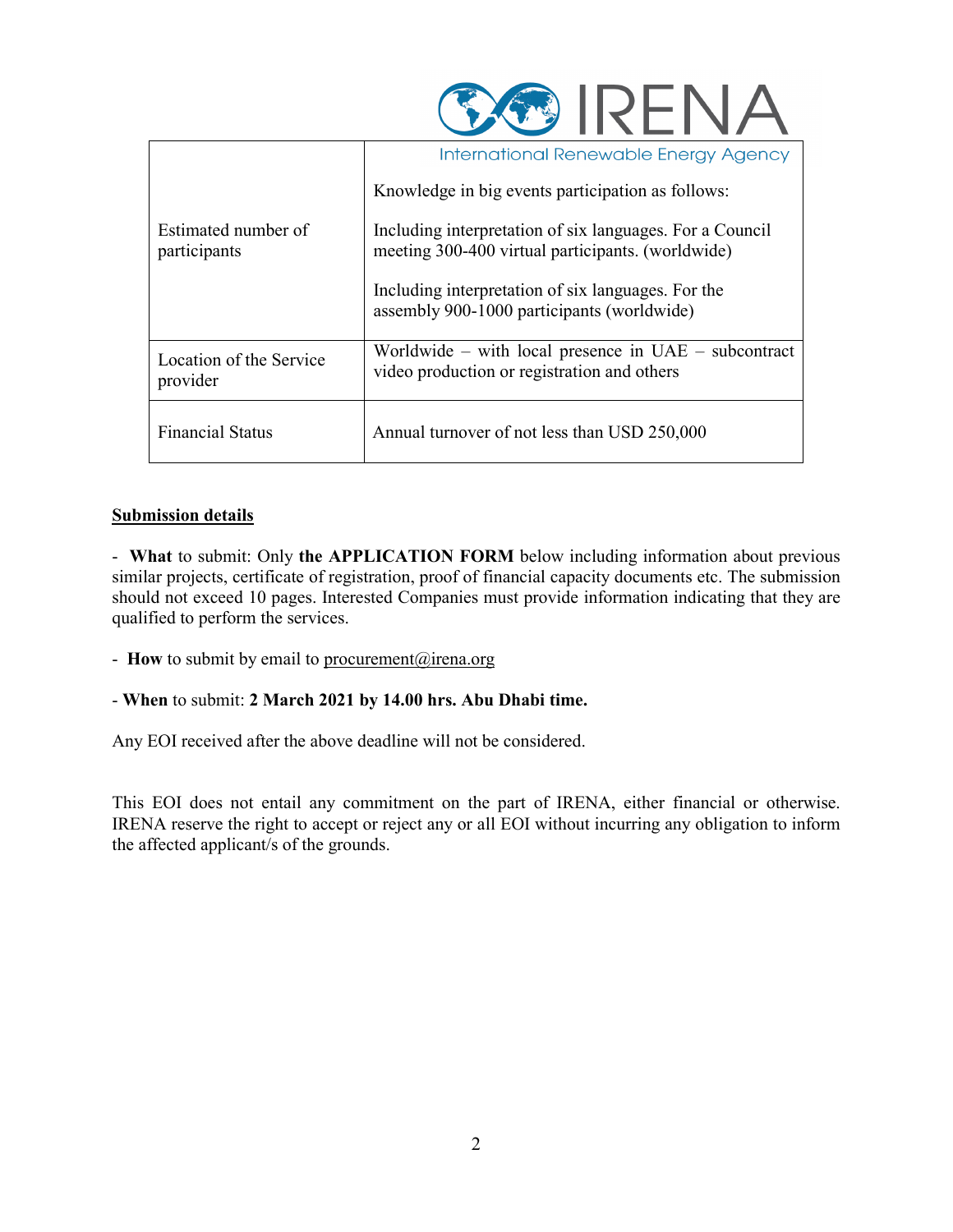

# **APPLICATION FORM**

# **TABLE A - ADMINISTRATIVE INFORMATION**

Please complete this carefully:

| <b>Full legal name:</b>                              |                   |
|------------------------------------------------------|-------------------|
| Date of establishment of Firm                        |                   |
| <b>Company legal registration status:</b>            |                   |
| (certificate of valid registration in relevant       |                   |
| field must be provided)                              |                   |
| <b>Postal address:</b>                               |                   |
| Telephone (including area code):                     |                   |
| <b>Corporate E-mail address:</b>                     |                   |
| Internet address http://                             |                   |
| Full name(s) of the firm's owners:                   |                   |
| Full name and contact details of the focal<br>point: | Name:             |
|                                                      | <b>Telephone:</b> |
|                                                      | E-mail:           |